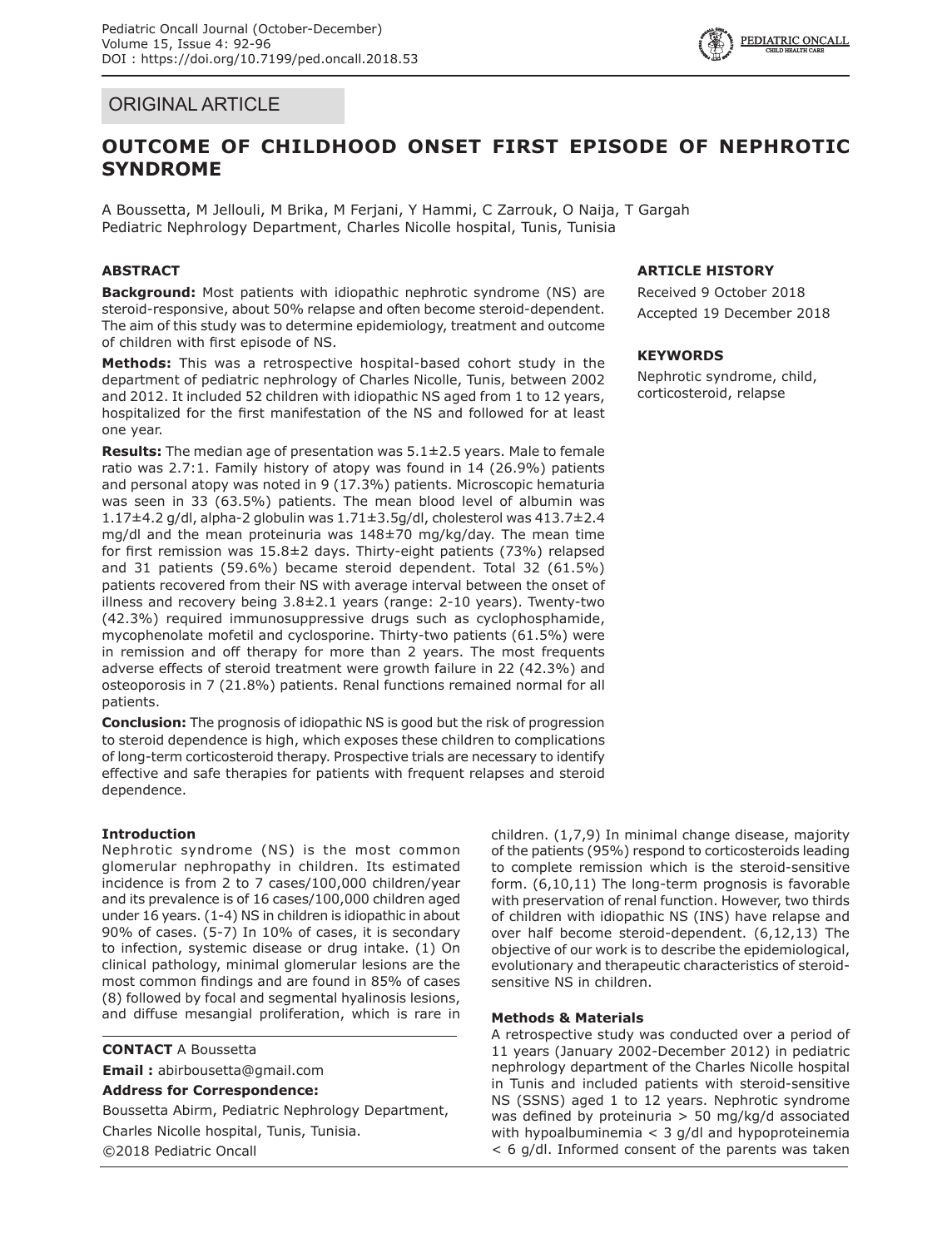and study was approved by the hospital's ethics committee. Records of patients with first episode of idiopathic NS hospitalized and followed up for at least one year were analyzed. Patients who were lost to follow-up were excluded from the study. All patients were treated according to the protocol of the French Society of Pediatric Nephrology. The treatment was initially prednisone at a dose of 60mg/sqm of body surface area daily (not to exceed 60 mg/day). If NS persisted even after 4 weeks of oral prednisolone, three methylprednisolone infusions at a dose of 1 g/1.73sqm were given at 48 hours intervals. (5) Patients received 20% albumin infusion at the dose of 1 g/kg if there was severe edema, shock or hypovolemia. (5) Aspirin was given at a dose of 3 to 5 mg/kg/day to prevent thromboembolic complications in patients at risk (serum albumin <20 g/dl, fibrinogen> 6 g/l, antithrombin III <70% or D-dimer >1000 ng/ml). (5) This was followed by gradual tapering of the steroids with a total treatment duration of 4.5 months. (5) Remission was defined as proteinuria of < 4mg/kg/24 h or spot urine protein/creatinine <0.2 g/g or <0.02g/mmol) and a serum albumin >30g/l. (5) Relapse was defined as proteinuria accompanied by a clinical nephrotic syndrome and/or persistent isolated proteinuria (urine protein/creatinine higher than 1 g/g or higher than 0.11 g/mmol) for over three weeks after initial remission. Relapse was considered to be early if it occurred during tapering course of corticosteroids or within three months of stopping corticosteroid therapy. Relapses were considered to be frequent if two or more relapses occurred within 6 months following the start of the disease or if four or more relapses occurred in 1 year. (6) Steroid dependent NS (SDNS) has been defined by the International Study for Kidney Diseases in Children (ISKDC) as children with frequently relapsing nephrotic syndrome (FRNS) in whom two consecutive relapses, or two of four relapses in any 6 month period, occurred while still on a dose of steroids or within 14 days of discontinuing steroid therapy. (6,7) No patient had a kidney biopsy. Immunosuppressants such as cyclophosphamide, cyclosporine and mycophenolate mofetil were given in patients with SDNS or frequently relapsing NS when there were signs of steroid toxicity such as growth retardation defined by a height less than -2 SD, a slowdown or a break in the growth curve (8) or ocular abnormalities or pathological bone densitometry with decreased bone mineral density leading to an increased risk of fracture or psychological

intolerance. The prescribed Immunosuppressants were: cyclophosphamide in oral form at a dose of 2 to 2.5 mg/ kg/day for 8-12 weeks as a single dose not exceeding 180 mg/kg cumulative dose; cyclosporine in oral form at 150 mg/sqm/day in two divided doses for 18 to 24 months; and mycophenolate mofetil in oral form at a dose of 600 mg/sqm/day in two divided doses for 12-36 months. Blood cholesterol was considered pathological if > 200 mg/dl, triglycerides were considered elevated  $if > 150$  mg/dl. (9)

Renal function was estimated by the following equation: 0.413 x height (cm)/creatinine (mg/dl) and calculated in ml/minute/1.73m2. (10) Acute renal failure was defined as a rapid fall in the rate of glomerular filtration, which manifested clinically as an abrupt and sustained increase in the serum levels of urea and creatinine with an associated disruption of salt and water homeostasis. (11) The epidemiological, clinical and biological variables of the initial episode of NS as well as outcome was determined.

Statistical analysis was performed with SPSS 20.0 software. Statistical analysis of qualitative data was done using chi-square test or Fisher exact test. A p value of < 0.05 was considered as significant.

#### **Results**

Total 52 patients had idiopathic NS. The average age of patients at the time of initial presentation was  $5.1 \pm 2.5$ years (range: 1.2 to 11 years). Six (11.5%) patients were under 2 years old, and 29 children (55.8%) were between 2 and 6 years old and remaining were above 6 years of age. Male: female ratio was 2.7:1. Consanguinity was found in 9 patients. As per seasonal trend, the first episode of NS occurred in summer in 17 (32.6%), in winter in 13 (25%), in spring in 11 (21.2%) and in fall in 11 (21.2%) patients. Five (9.6%) patients had history of renal disease in the family. Atopy was observed in the family in 14 (26.9%) patients and personal atopy was observed in 9 (17.3%) patients. A triggering factor was found in 27 (51.9%) patients of which 23 (44%) had bronchitis, 2 (2.7%) had gastroenteritis, 1 (3.7%) each had urinary tract infection due to Escherichia coli and a skin infection 2 weeks preceding the NS episode.

During the first episode, the average weight gain was  $2.8 \pm 0.99$  kg (range: 1-5 kg). All patients had edema at admission. The average duration of edema prior to presentation was 7.1±2 days (range: 1-63 days). The

|                        | Average rate   | <b>Minimum</b> | <b>Maximum</b> |
|------------------------|----------------|----------------|----------------|
| Serum albumin (g/l)    | $11.7 \pm 2$   | 4.2            | 22             |
| Total proteins (g/l)   | $39.9 \pm 5.5$ | 31             | 56             |
| Alpha-1 globulin (g/l) | $1.5 \pm 0.6$  | 0.8            | 3.4            |
| Alpha-2 globulin (g/l) | $17.1 \pm 3.5$ | 9.4            | 29             |
| Beta globulin (g/l)    | $8 \pm 3$      | 3              | 23.4           |
| Beta-1 globulin (g/l)  | $1.8 \pm 0.9$  | 0.9            | 6              |
| Beta-2 globulin (g/l)  | $3.1 \pm 1.27$ | 0.9            | 4.1            |
| Gamma globulin (g/l)   | $3.3 \pm 1.1$  | 1.5            | 6.7            |

**Table 1.** Blood protein electrophoresis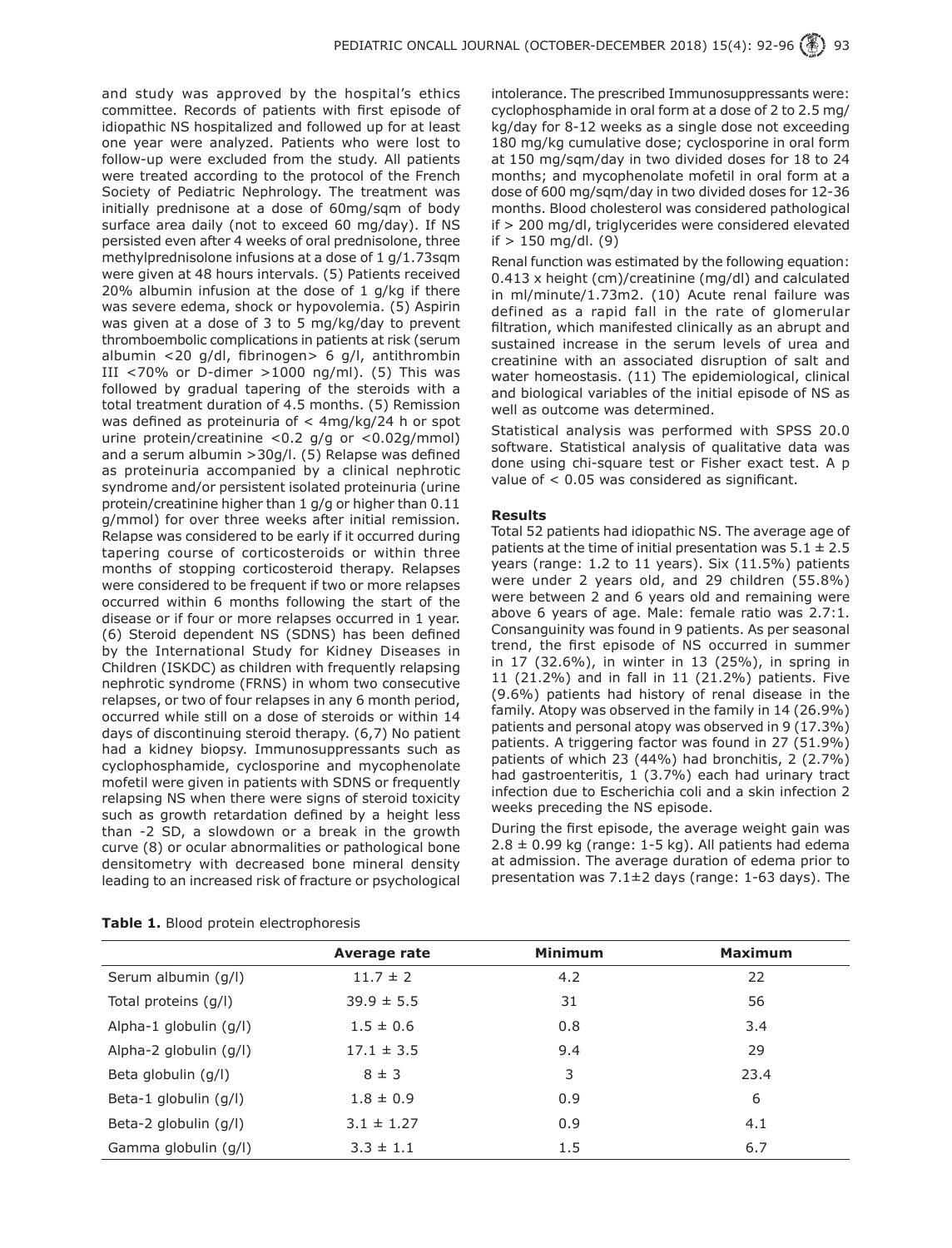average proteinuria found on the urine dipstick test was  $3.6 \pm 0.5$  plus (2+ to 4 +). Microscopic hematuria was detected in 33 (63.5%) patients. All patients had hypoproteinemia, hypoalbuminemia and elevation of alpha-2 globulin. We found hypogammaglobulinemia in all patients except in one patient who had normal levels of gamma globulin. Table 1 reports the results of protein electrophoresis (EPP).

Renal function estimated by clearance of creatinine was normal in all patients except in one patient who presented acute renal failure caused by hypovolemia. The average plasma cholesterol level was 413.7± 2.4 mg/dl (range: 193.34 -595.5 mg/dl). The average plasma triglyceride was 280.7±0.19 mg/dl (range: 62 to 841.4 mg/dl). The average proteinuria in 24 hours was  $148 \pm 70$  mg/kg/day (range: 68-405 mg/ kg/day). Methylprednisolone was required in 10 (19.2%) patients. Intravenous albumin infusion therapy was indicated in 11 (21%) patients due to severe edematous syndrome (7 cases), hypovolemia (3 cases) and acute renal failure secondary to relative hypovolemia (1 case). Low dose aspirin was used in 40 (76.9%) patients as anti-platelet agent. During followup, weight decreased by an average of 1.7 kg by day 15 of treatment and by an average of 2.4kg by day 30 of treatment. By day 15, edema disappeared in 30 (57.6%), patients, decreased in 17 patients, was stable in 4 patients, and had increased in 1 patient. By day 30, edema completely disappeared in 45 (86.5%) patients and decreased in 7 (13.4%) patients. Proteinuria disappeared by day 15 in 29 (55.7%) patients and in 43 (82.6%) patients by day 30. By day 15, normal EPP was seen in 28 (53.8%) patients. On day 30, normal EPP was seen in 42 (80.8%) patients and 10 (19.2%) patients still had abnormal EPP. The average time of the initial remission was 15.8±3.2 days.

Fourteen (26.9%) patients did not have any relapse after an average follow-up duration of 20±3.2 months (range: 18 to 28.8 months) whereas 38 (73%) patients had relapses. The mean interval between the initial episode and the first relapse was 5.4±4 months (range: 1-24 months). The mean number of relapses per patient was 2.5±1.3 (range: 1-13 relapses). Relapse was early in 32 (84.2%) patients. It was late in 6 patients with a first relapse mean time of 12.5±1.6 months (range: 8-24 months). SDNS was seen in 31 (59.6%) cases, at high threshold (≥40 mg/kg/d) in 24 patients and at low threshold in 7 patients. Total 32 (61.5%) patients recovered from their NS with average interval between the onset of illness and recovery being  $3.8 \pm 2.1$  years (range: 2-10 years). The mean duration of disease was 6.2 years when disease onset was between 1 and 3 years and 3.7 years when disease onset was after 3 years of age ( $p = 0.001$ ).

Growth retardation was noted in 22 (42.3%) patients and their mean cumulative dose of prednisolone was 17048 ±1530 mg/sqm (range: 9975- 31920). Bone density osteoporosis was found in 7 (21.8%) patients with an average cumulative dose of prednisolone being 21,090 sqm/m (range: 8060-51870). Cushing's syndrome was found in 7 (13.5%) patients with a mean cumulative prednisolone dose of 25,650 mg/ sqm (range: 7980-55860). Hypertension was seen in 6 (11.5%) patients at a mean prednisolone cumulative dose of 21,730 mg/sqm (range: 7900-51870).

Immunosuppressive drugs were prescribed for 22 (42.3%) patients. The average time of introducing immunosuppressants compared to the beginning of the disease was 15.7±2.3 months (range: 53-72 months) with a median of 10 months. Cyclophosphamide was used in 9 patients, mycophenolate mofetil in 7 patients, cyclophosphamide followed by cyclosporine in 1 patient, cyclophosphamide followed by mycophenolate mofetil in 4 patients, cyclophosphamide followed by cyclosporine and mycophenolate mofetil in 1 patient.

#### **Discussion**

Nearly 85% of minimal change disease starts between 1 and 10 years of age with a predilection of the school age range. (4,12) Our results are consistent with the literature data, since more than half of our patients were under 6 years during the initial episode of NS. Deschenes et al (4) linked this to the epidemiology of primary viral infections based on the age: the peak incidence of infection with the Epstein Barr Virus (EBV) is between 2 and 7 years, the prevalence of cytomegalovirus (CMV) ranges from 15-55% for pre-school children and the peak seroprevalence of adenovirus is between 3 and 5 years. This suggests that primary viral infection could be environmental agent that trigger the disease when a specific genetic background is present.

In our study, a male predominance was found. Male: female ratio is 1 in the US and 3.8 in Singapore. (4,15) In patients, where NS had begun before eight years old, male predominance is seen (14-17) as was seen in our patients who were predominantly under 6 years of age, and with advancing in age, sex ratio became approximately equal. (17) Heymann's study (18) suggested a hormonal role as puberty approaches. This suggests that the imbalance in the sex ratio in some populations evokes the involvement of one or more genes carried by the X chromosome. (19)

The frequency of the association of NS with atopy ranges from 8 to 67.7%. (18) Some studies indirectly established this link by highlighting high IgE levels in many patients with minimal glomerular lesions. (21) Other studies reported the seasonality of relapses in spring (pollen exposure) or autumn (peak incidence of mites) or the occurrence of relapses after exposure to allergens. (22) However, allergen avoidance, desensitization and use of cromolyn sodium to reduce the frequency of relapses so as to achieve remission have failed in most cases. (23) Patients with idiopathic nephrotic syndrome with minimal glomerular lesions would have a personal atopy due to an underlying abnormality of the immunological system that would predispose to both disorders rather than a causal role of atopy. (24,25) Similarly, in our patients, seasonality or atopy could not be established as an association.

A trigger of the disease is present in 28-62% of patients. (26) In our study, almost half of our patients had a trigger at the first disease outbreak. NS results from a runaway of the immune system in response to a pathogen, in particular a virus, by activating lymphocytes that would have a direct effect on the glomerulus or trigger a cascade of immunological phenomena producing circulating factors altering the glomerular barrier. (27)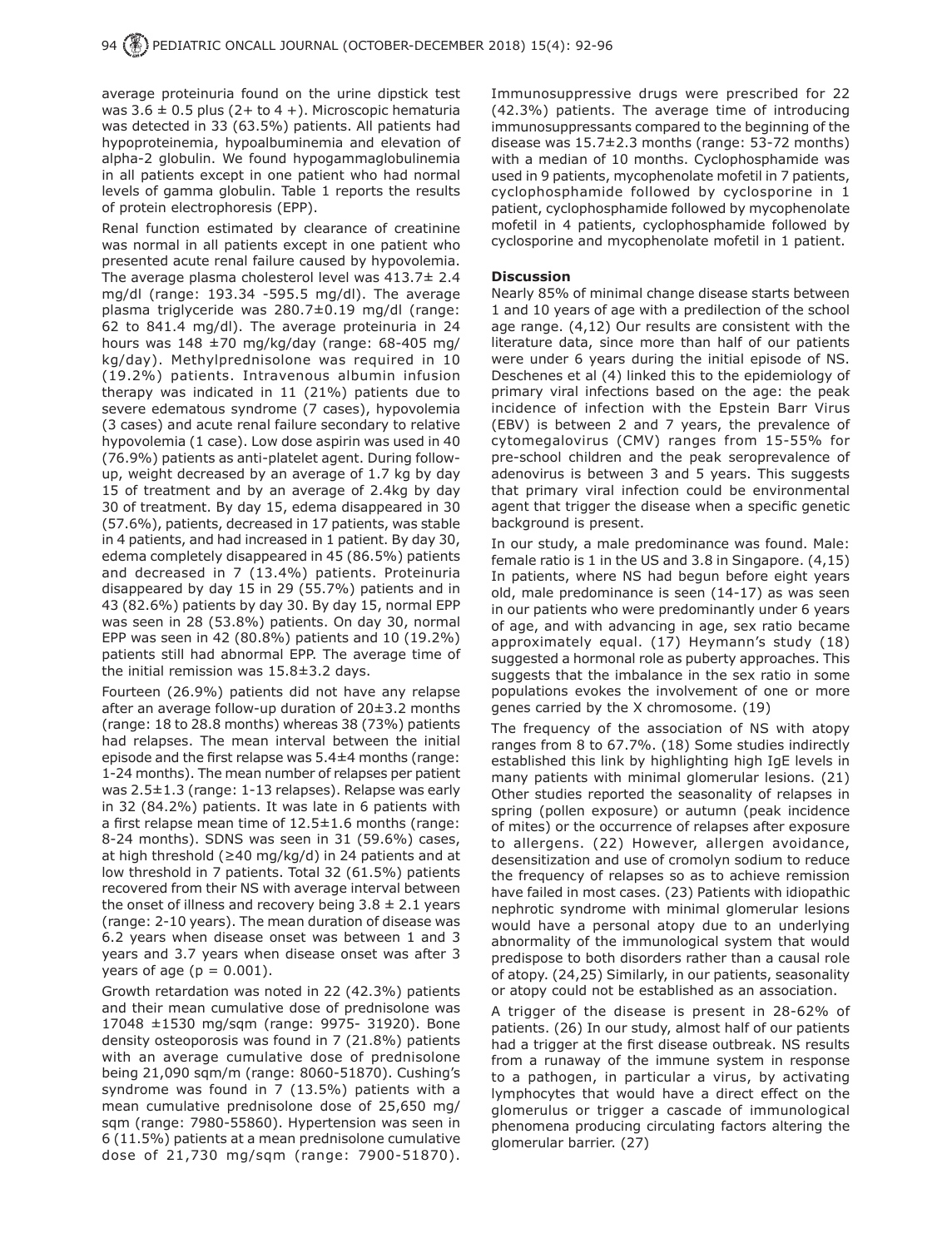Dyslipidemia is almost constant in NS. (28) Plasma concentrations of cholesterol and triglycerides increase during early nephrotic syndrome, worsen with the severity of the nephrotic syndrome and are correlated with disease activity. (28) The mechanisms of this dyslipidemia are not yet fully understood. In various studies, the average cholesterol level is above 251.35 mg/dl. (28) In our study, the average cholesterol level in the initial episode was 413.76 mg / dl and the average triglyceride level was l166.5 mg/dl.

The treatment of idiopathic NS is based on a heavy dose of corticosteroid therapy. (29) The aim of treatment is to achieve remission in the short term, and in the long term to avoid frequent relapses or steroid dependence. The various studies report that the initial remission is achieved during the first 2 weeks in the majority of cases and that 70% of patients are in remission after 10 days of corticosteroid treatment. (30) In a French study, the median time to remission in the first episode was 11.7 days. (31) In our study, the average time of the initial remission was 15.8 days. After the first episode, about 30% of patients will permanently recover, 10-20% will relapse 3 to 4 times before recovery and 45-50% will evolve towards frequent relapses and steroid-dependence. The natural history will be towards a gradual decrease in its activity at the time of puberty. (32) The evolution towards steroiddependence was 49% in a Japanese study (33), 52% in an Australian study (34), 56% in a Danish study (35) and 69% in a French cohort (31). In our study, we found that 59.6% of patients became steroid-dependent. The resumption of a heavy dose corticosteroid therapy at each relapse exposes patients to steroid toxicity. Growth retardation and osteoporosis are the main complications of corticosteroid therapy in children. (36) In our series, growth retardation was noted in 42.3% and osteoporosis in 21.8% patients. Concerning the impact on the size in adulthood, the literature data were controversial. (37). Hypertension occurs in 6-12% of cases. (8) In our series, hypertension occurred in 11.5% of the patients. Reviewing the literature, we found that ophthalmic complications such as cataracts or glaucoma were rare (38) and were seen during prolonged treatment and high doses of steroids. They had been reported in the Japanese series. (33) In our study, no patient had this complication.

Immunosuppressive drugs are prescribed in SDNS to prevent the occurrence of new relapses and decrease the utility of corticosteroid therapy to prevent its adverse effects. Immunosuppressants used as first line are cyclophosphamide and mycophenolate mofetil because of their lesser side effects and better tolerance. (38) Cyclosporine has renal toxicity. New Immunosuppressants used are levamisole and rituximab but they are very expensive. In our study, Immunosuppressants commonly used were cyclophosphamide and mycophenolate mofetil. No patient has relapsed under immunosuppressive drugs.

The main limitation of our study lies in its design because it was a retrospective study which is inevitably a source of bias by the presence of missing data. Therefore, an underestimation of the results is possible. The other bias of our study was the small number.

In addition, some patients were followed for only one

year, and evolution towards steroid-dependence after the first year could then be underestimated. Therefore, the results should be interpreted with caution. A prospective study with a two-year follow at least would be necessary to confirm the results of our study.

#### **Conclusion**

The prognosis of idiopathic NS is good but the risk of progression to SDNS is high, which exposes these children to complications of long-term corticosteroid therapy. The identification of risk factors that lead to relapse or dependence could lead to targeted therapeutic strategies leading to minimal use of corticosteroid therapy.

## **Compliance with Ethical Standards**

## **Funding:** None

**Conflict of Interest:** None

#### **References:**

- 1. Eddy AA, Symons JM. Nephrotic syndrome in childhood. Lancet. 2003;362:629-39.
- 2. Bagga A, Mantan M. Nephrotic syndrome in children. Indian J Med Res. 2005;122:13-28.
- 3. Niaudet P, Boyer O. Idiopathic nephrotic syndrome in childhood: clinical aspects. In: Avner E, Harmon W, Yoshikawa N, (Eds). Pediatr Nephrol. 6th edition. Berlin: Springer; 2009: 667-702.
- 4. Deschênes G, Leclerc A. Epidémiologie du syndrome néphrotique de l'enfant. Arch Pediatr. 2010;17:622-3.
- 5. Bérard E, Broyer M, Dehennault M, Dumas R, Eckart P, Fischbach M, et al. [Corticosensitive nephrotic syndrome (or nephrosis) in children. Therapeutic guideline proposed by the Pediatric Society of Nephrology]. Nephrol Ther. 2005;1:150-6.
- 6. Robson WL, Leung AK. Nephrotic syndrome in childhood. Adv Pediatr. 1993;40:287-323.
- 7. International Study of Kidney Disease in Children. Early identification of frequent relapsers among children with minimal change nephrotic syndrome. J Pediatr 1982;101:514-18
- 8. Hodson E, Knight J, Willis N, Craig J. Corticosteroid therapy in nephrotic syndrome: a meta-analysis of randomized controlled trials. Arch Dis Child. 2000;83:45–51.
- 9. Turck D. Childhood diet and cardiovascular risk factors. Bull Acad Natl Med. 2011;195:487-98.
- 10. Pottel H, Mottaghy FM, Zaman Z, Martens F. On the relationship between glomerular filtration rate and serum creatinine in children. Pediatr Nephrol. 2010;25:927-934.
- 11. Lameire NH, Vanholder RC. Acute renal failure: pathophysiology and prevention. In: Davison AM, Cameron JS, Grunfeld J-P, et al, editors. Oxford textbook of clinical nephrology. 3rd edn. Oxford (UK): Oxford University Press; 2005:1445–64.
- 12. White RHR, Glasgow EF, Mills RJ. Clinicopathological study of nephrotic syndrome in childhood. Lancet. 1970;1:1353-9.
- 13. Tarshish P, Tobin JN, Bernstein J, Edelmann CM. Prognostic significance of the early course of minimal change nephrotic syndrome: Report of the International